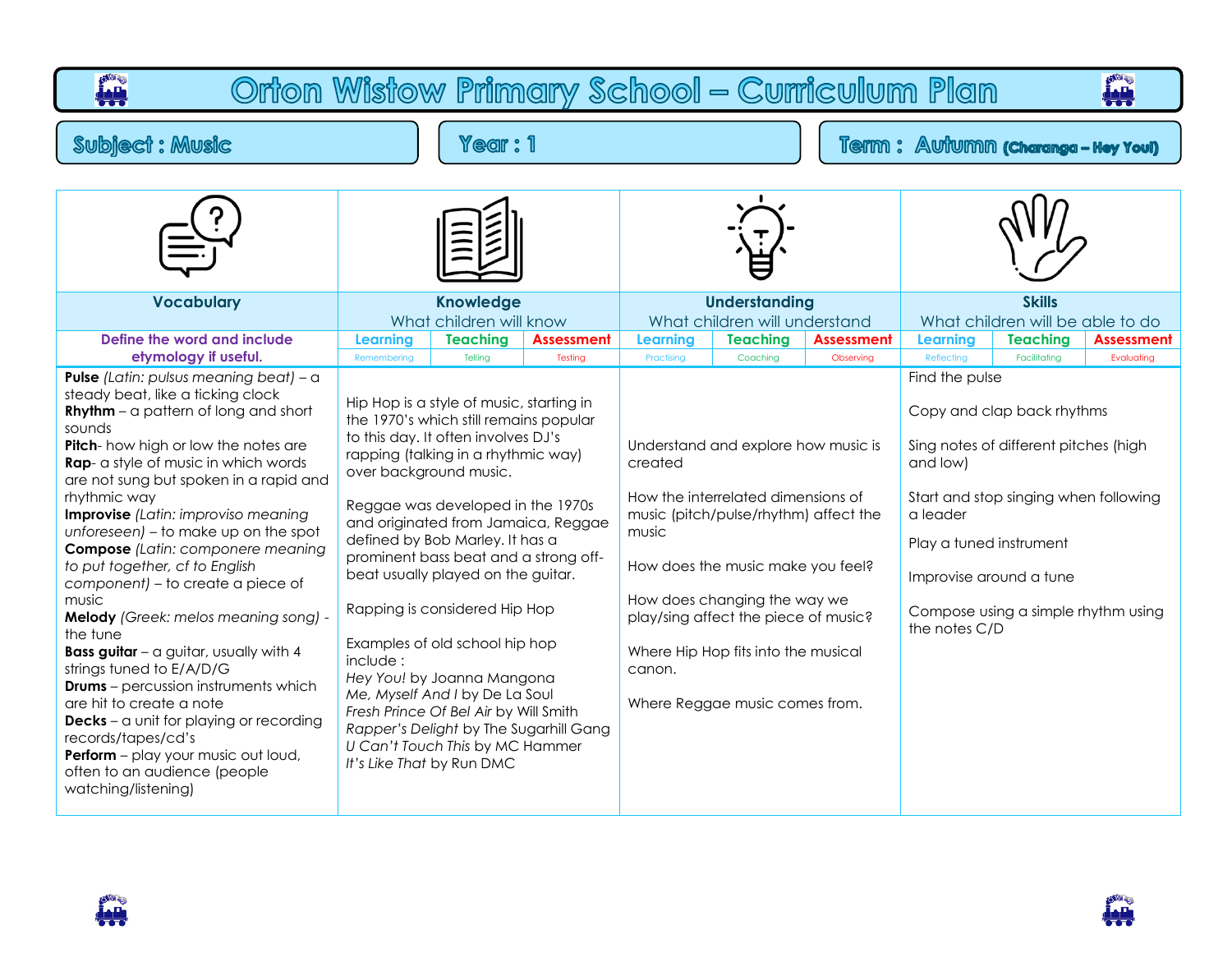## Orton Wistow Primary School - Curriculum Plan

## Subject : Music

Year: 1

## Term: Spring (charanga - In the Groove)

| <b>Knowledge</b>    |                 |                                                    | <b>Understanding</b>                                                                                                                                                                                                                                                                                                                                                                                                                                                                                                                                                                                                                                                                                                                                                                                                                                                                |                 |                   | <b>Skills</b><br>What children will be able to do                                                                                                                                                                                                                                                                                               |                 |                                                                                                                                                                                                                                                                                                                                               |
|---------------------|-----------------|----------------------------------------------------|-------------------------------------------------------------------------------------------------------------------------------------------------------------------------------------------------------------------------------------------------------------------------------------------------------------------------------------------------------------------------------------------------------------------------------------------------------------------------------------------------------------------------------------------------------------------------------------------------------------------------------------------------------------------------------------------------------------------------------------------------------------------------------------------------------------------------------------------------------------------------------------|-----------------|-------------------|-------------------------------------------------------------------------------------------------------------------------------------------------------------------------------------------------------------------------------------------------------------------------------------------------------------------------------------------------|-----------------|-----------------------------------------------------------------------------------------------------------------------------------------------------------------------------------------------------------------------------------------------------------------------------------------------------------------------------------------------|
| Learning            | <b>Teaching</b> | <b>Assessment</b>                                  | <b>Learning</b>                                                                                                                                                                                                                                                                                                                                                                                                                                                                                                                                                                                                                                                                                                                                                                                                                                                                     | <b>Teaching</b> | <b>Assessment</b> | <b>Learning</b>                                                                                                                                                                                                                                                                                                                                 | <b>Teaching</b> | <b>Assessment</b>                                                                                                                                                                                                                                                                                                                             |
| Remembering         | Tellina         | Testina                                            | Practising                                                                                                                                                                                                                                                                                                                                                                                                                                                                                                                                                                                                                                                                                                                                                                                                                                                                          | Coaching        | Observing         | Reflecting                                                                                                                                                                                                                                                                                                                                      | Facilitating    | Evaluating                                                                                                                                                                                                                                                                                                                                    |
| this unit.<br>India |                 |                                                    | created<br>music<br>canon.                                                                                                                                                                                                                                                                                                                                                                                                                                                                                                                                                                                                                                                                                                                                                                                                                                                          |                 |                   | and low)<br>3 notes                                                                                                                                                                                                                                                                                                                             |                 |                                                                                                                                                                                                                                                                                                                                               |
|                     |                 | sound and beat.<br>American roots<br>and S America | What children will know<br>There are 6 different styles of music in<br>Each of the styles has a distinctive<br><b>Blues</b> music comes from the Deep<br>South of the USA, with African<br><b>Bhangra</b> is upbeat pop music<br>associated with the Punjab region of<br><b>Baroque</b> is a style of music from 1600 to<br>1750. Handel, Vivaldi and JS Bach are<br>all considered baroque composers.<br>Latin music comes from the Spanish<br>and Portuguese speaking parts of the<br>world, often most associated with C<br><b>Irish Folk</b> Music sung or played by<br>people, usually not recorded or<br>performed. Often the music is passed<br>down through families and friends.<br>Funk is a music genre that originated<br>in African-American communities in<br>the mid-1960s when musicians created<br>a rhythmic, danceable new form<br>of music through a mixture of |                 |                   | What children will understand<br>Understand and explore how music is<br>How the interrelated dimensions of<br>music (pitch/pulse/rhythm) affect the<br>How does the music make you feel?<br>How does changing the way we<br>play/sing affect the piece of music?<br>Where Blues, Baroque, Latin, Bhangra,<br>Folk and Funk fit into the musical |                 | Find the pulse<br>Maintain a steady beat<br>Create rhythms for others to follow<br>Sing notes of different pitches (high<br>Listen to and follow music instructions<br>from a leader<br>Play a tuned instrument with the song<br>they perform<br>Compose a simple melody using 1,2 or<br>Compose using a simple rhythm using<br>the notes C/D |

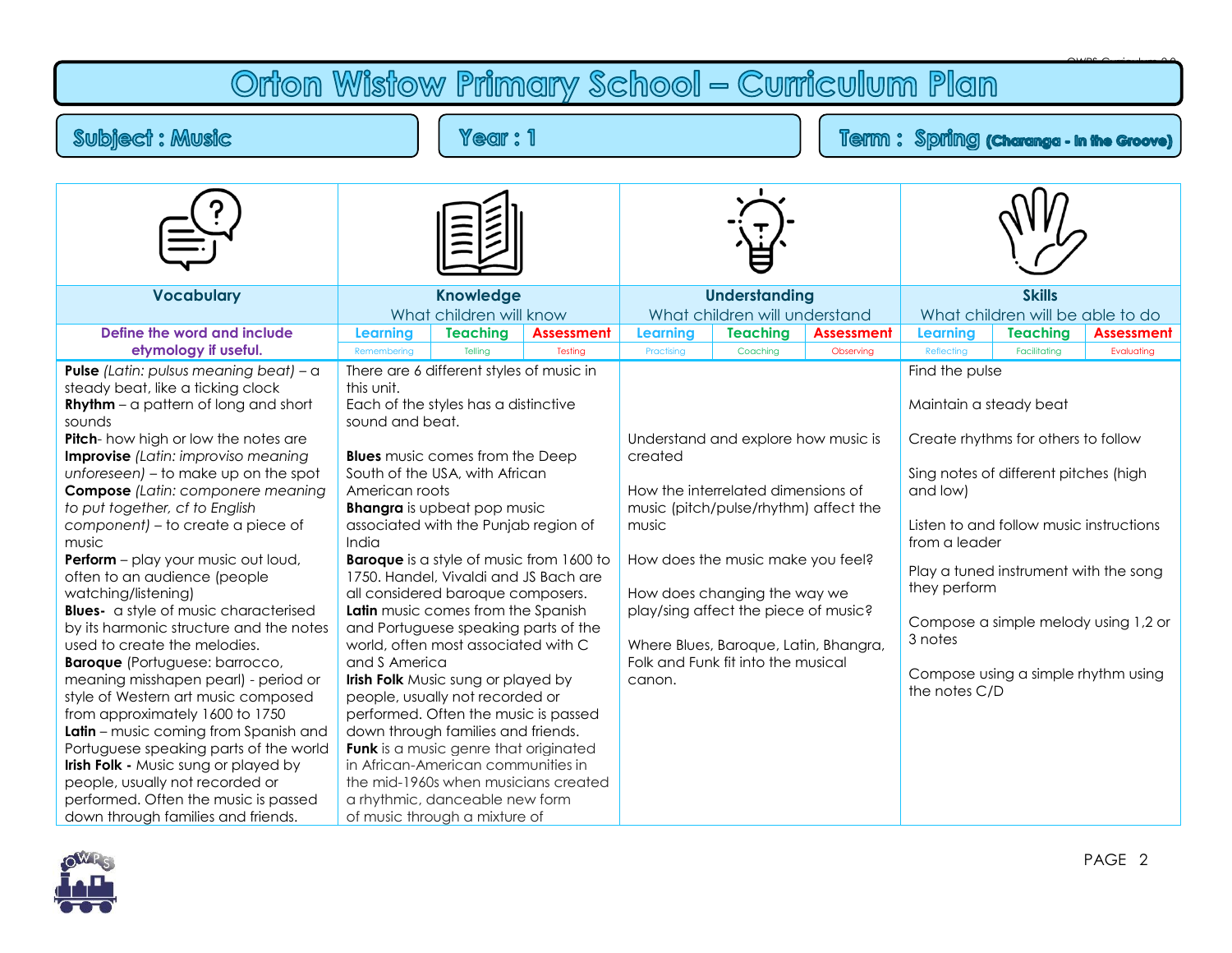|                                                                                                                                                                         |                         |                                        |            |                               |          |            |                                  |                 | OWPS Curriculum 2.0 |
|-------------------------------------------------------------------------------------------------------------------------------------------------------------------------|-------------------------|----------------------------------------|------------|-------------------------------|----------|------------|----------------------------------|-----------------|---------------------|
|                                                                                                                                                                         |                         |                                        |            |                               |          |            |                                  |                 |                     |
| <b>Vocabulary</b>                                                                                                                                                       | <b>Knowledge</b>        |                                        |            | <b>Understanding</b>          |          |            | <b>Skills</b>                    |                 |                     |
|                                                                                                                                                                         | What children will know |                                        |            | What children will understand |          |            | What children will be able to do |                 |                     |
| Define the word and include                                                                                                                                             | Learning                | <b>Teaching</b>                        | Assessment | Learning                      | Teaching | Assessment | Learning                         | <b>Teaching</b> | <b>Assessment</b>   |
| etymology if useful.                                                                                                                                                    | Remembering             | Telling                                | Testing    | Practising                    | Coaching | Observing  | Reflecting                       | Facilitating    | Evaluating          |
| <b>Funk -</b> music with strong bass lines and<br>a heavy syncopated beat<br><b>Groove - the rhythmic part of the</b><br>music that makes you want to move<br>and dance | $(R&B)$ .               | soul music, jazz, and rhythm and blues |            |                               |          |            |                                  |                 |                     |

| <b>ALL</b><br><b>ALL</b><br>Orton Wistow Primary School – Curriculum Plan                                                                                                                                                        |                                               |                                                                        |                              |                                                                                      |                                     |                                |                                                               |                                 |                                 |  |  |
|----------------------------------------------------------------------------------------------------------------------------------------------------------------------------------------------------------------------------------|-----------------------------------------------|------------------------------------------------------------------------|------------------------------|--------------------------------------------------------------------------------------|-------------------------------------|--------------------------------|---------------------------------------------------------------|---------------------------------|---------------------------------|--|--|
| Year: 1<br><b>Subject: Music</b>                                                                                                                                                                                                 |                                               |                                                                        |                              | Term: Summer(Charanga - Your Imagination)                                            |                                     |                                |                                                               |                                 |                                 |  |  |
|                                                                                                                                                                                                                                  |                                               |                                                                        |                              |                                                                                      |                                     |                                |                                                               |                                 |                                 |  |  |
| <b>Vocabulary</b>                                                                                                                                                                                                                | <b>Knowledge</b><br>What children will know   |                                                                        |                              | <b>Understanding</b><br>What children will understand                                |                                     |                                | <b>Skills</b><br>What children will be able to do             |                                 |                                 |  |  |
| Define the word and include<br>etymology if useful.                                                                                                                                                                              | <b>Learning</b><br>Remembering                | <b>Teaching</b><br>Tellina                                             | <b>Assessment</b><br>Testina | <b>Learning</b><br>Practising                                                        | <b>Teaching</b><br>Coachina         | <b>Assessment</b><br>Observina | <b>Learning</b><br>Reflecting                                 | <b>Teaching</b><br>Facilitatina | <b>Assessment</b><br>Evaluatina |  |  |
| <b>Pulse</b> (Latin: pulsus meaning beat) - a<br>steady beat, like a ticking clock<br><b>Rhythm</b> – a pattern of long and short<br>sounds<br>Pitch-how high or low the notes are<br><b>Improvise</b> (Latin: improviso meaning | and Pete Readman.                             | This song was written for Charanga<br>Musical School by Joanna Mangona |                              | created                                                                              | Understand and explore how music is |                                | Show the pulse through marching,<br>clapping or dancing       |                                 |                                 |  |  |
|                                                                                                                                                                                                                                  | It is a song about using your<br>imagination. |                                                                        |                              | How the interrelated dimensions of<br>music (pitch/pulse/rhythm) affect the<br>music |                                     |                                | Maintain a steady beat<br>Create rhythms for others to follow |                                 |                                 |  |  |
| unforeseen) - to make up on the spot<br><b>Compose</b> (Latin: componere meaning<br>to put together, cf to English                                                                                                               | upbeat.                                       | The style is a pop song – modern and                                   |                              | How does the music make you feel?                                                    |                                     |                                | Sing notes of different pitches (high<br>and low)             |                                 |                                 |  |  |